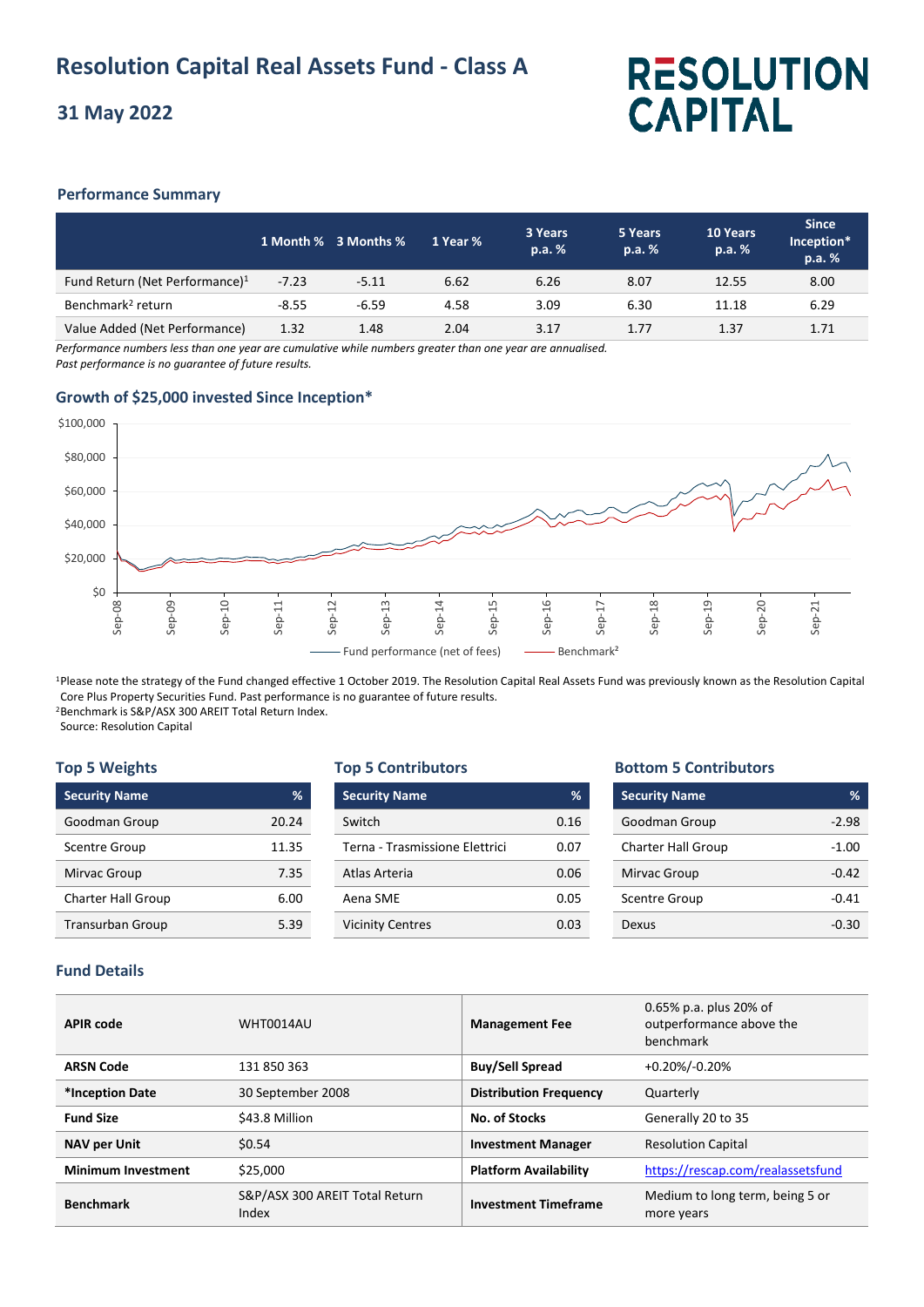#### **Market Commentary**

The S&P/ASX 300 A-REIT Total Return Index produced a total return of -8.6% for the month ended 31 May 2022, underperforming the Australian equities market by 5.8% (S&P/ASX 300 Total Return Index).

In response to inflationary pressures the Reserve Bank of Australia raised the cash rate by 0.25% and for the first time since 2010, with further policy tightening expected over 2022. Similarly, the U.S. Federal Reserve continued its tightening with a 0.50% increase, the largest since 2000. The Australian Federal election resulted in a change of Government as the Labour party emerged victorious, though the implications for our sectors appear limited, with the exception of childcare which should benefit from a more generous policy.

Within A-REITs, retail and office outperformed, whilst diversified, property fund managers, residential and industrial lagged. Broadly, infrastructure outperformed real estate, in particular toll roads, electric utilities and airports.

Key news included quarterly updates and transactions.

Starting with quarterly updates, industrial developer and fund manager Goodman Group (GMG) upgraded FY22 earnings growth guidance to 23% from 20%. GMG highlighted strong operating fundamentals and continued growth in its development pipeline to \$13.4bn at attractive margins.

Weighing on global industrial REIT sentiment was e-commerce giant, and GMG's largest tenant, Amazon flagging its intention to sublet excess U.S. warehouse capacity, after having doubled its footprint in recent years.

Retail landlords Scentre Group (SCG), Vicinity Centres (VCX) and GPT reported decent operating metrics with occupancy holding, sales above 2019 levels (SCG at 7%) and visitation improving, albeit still below pre-pandemic levels (SCG at 88%). Rents on new leases remain ~5% below previous levels, though positively the gap has narrowed from previous periods. All three landlords reaffirmed earnings and/or dividend growth guidance.

Office landlord Dexus (DXS) upgraded FY22 dividend growth guidance to 2.5% from 2.0%, with operating metrics largely unchanged from the prior quarter including stable tenant incentives at ~30%. Meanwhile GPT highlighted challenging conditions in office leasing markets with relatively muted enquiry, though vacancy is reducing as space offered for sublease falls.

Last month we discussed office landlord Dexus' acquisition of Collimate Capital's (formerly AMP Capital) \$28bn domestic real estate and infrastructure funds management platform. This month GPT confirmed it had won management rights for \$2.8bn of retail and office assets from Collimate Capital. Moreover, diversified REIT Mirvac (MGR) announced that investors in a Collimate office fund with ~\$8bn of assets have requested to vote on the replacement of Collimate as fund trustee with Mirvac.

Moving to transactions, office landlord Australian Unity Office Fund (AOF) received a takeover bid from Aliro Group. The bid was at an 8% discount to Net Tangible Assets, but broadly in-line after accounting for expected asset devaluations. The bid is almost 20% below previous pre-pandemic bids.

Within infrastructure, toll road operator Transurban (TCL) held its investor day in which it reaffirmed guidance for dividends in line with cashflow. TCL highlighted strong Easter traffic above 2019 levels in all markets barring North America, airport roads recovering, minimal traffic correlation with fuel prices, continued preference for private car travel over public transport and reiterated its inflation protection characteristics.

Auckland Airport (AIA) reported improving monthly passenger volumes with April volumes at 42% of 2019 levels. Specifically, domestic volumes has improved to 61% of 2019 and whilst international travel remains low, there was notable improvement in Trans-Tasman travel.